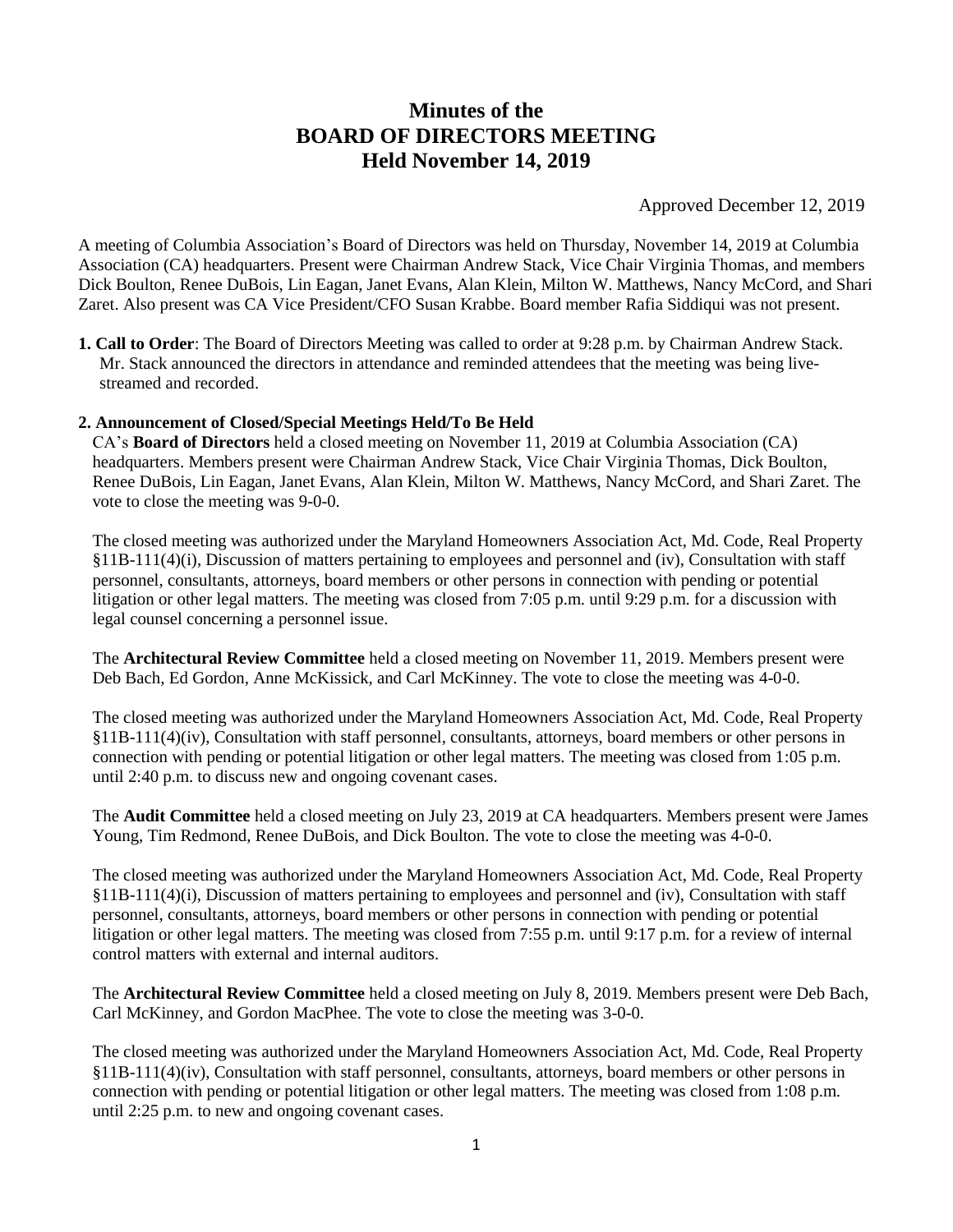The **Risk Management Committee** held a closed meeting on June 27, 2019 at CA headquarters. Members present were Susan Krabbe, Milton W. Matthews, Nancy McCord, Richard Shaw, and Lin Eagan. The vote to close the meeting was 5-0-0.

The closed meeting was authorized under the Maryland Homeowners Association Act, Md. Code, Real Property §11B-111(4)(iv), Consultation with staff personnel, consultants, attorneys, board members or other persons in connection with pending or potential litigation or other legal matters. The meeting was closed from 6:07 p.m. until 6:48 p.m. to review the general liability self-insurance program and specific incidents and claims.

CA's **Board of Directors** held a closed meeting on June 25, 2019 at CA headquarters. Members present were Chairman Andrew Stack, Vice Chair Virginia Thomas, Dick Boulton, Renee DuBois, Lin Eagan, Janet Evans, Alan Klein, Milton W. Matthews, Nancy McCord, Rafia Siddiqui, and Shari Zaret. The vote to close the meeting was 7-3-0.

 For: Mr. Stack and Mmes. Eagan, Evans, McCord, Siddiqui, Thomas, and Zaret Against: Messrs. Boulton and Klein and Ms. DuBois Abstain: None

The closed meeting was authorized under the Maryland Homeowners Association Act, Md. Code, Real Property §11B-111(4)(iii), Consultation with legal counsel on legal matters and (viii), discussion of individual owner assessment accounts. The meeting was closed from 7:10 p.m. until 9:05 p.m. to discuss related legal matters and specific accounts – residential and commercial – tied to the annual charge.

CA's **Board of Directors** held a closed session on April 25, 2019 at CA headquarters. Members present were Chairman Andrew Stack, Dick Boulton, Renee DuBois, Lin Eagan, Alan Klein, Milton W. Matthews, Nancy McCord, Gregg Schwind, Virginia Thomas, and Shari Zaret. The vote to close the meeting was 9-0-0.

The closed meeting was authorized under the Maryland Homeowners Association Act, Md. Code, Real Property §11B-111(4)(i), Discussion of matters pertaining to employees and personnel. The meeting was closed from 10:43 p.m. until 11:55 p.m. to discuss a personnel issue.

## **3. Approval of Agenda**

**Action**: Ms. Thomas moved to approve the agenda. Ms. Evans seconded the motion.

Ms. Evans made a motion to add a vote on the "Columbia Association Policy Regarding Vehicular Traffic in Symphony Woods" to the agenda. Ms. Zaret seconded the motion, which was approved unanimously.

Mr. Klein made a motion to add a vote on "who to invite to the January 16, 2020 session on neighborhood centers." Ms. McCord seconded the motion, which was approved by a vote of 7-0-2.

 For: Messrs. Boulton and Klein, and Mmes. DuBois, Eagan, Evans, Thomas, and Zaret Against: None Abstain: Mr. Stack and Ms. McCord

Mr. Stack called for a vote to approve the amended agenda. The amended agenda was approved unanimously.

### **4. Disclosure of Conflict of Interest:** none

#### **5. Consent Agenda**

(a) Approval of Minutes – October 24, 2019 Board Meeting - Approved by consent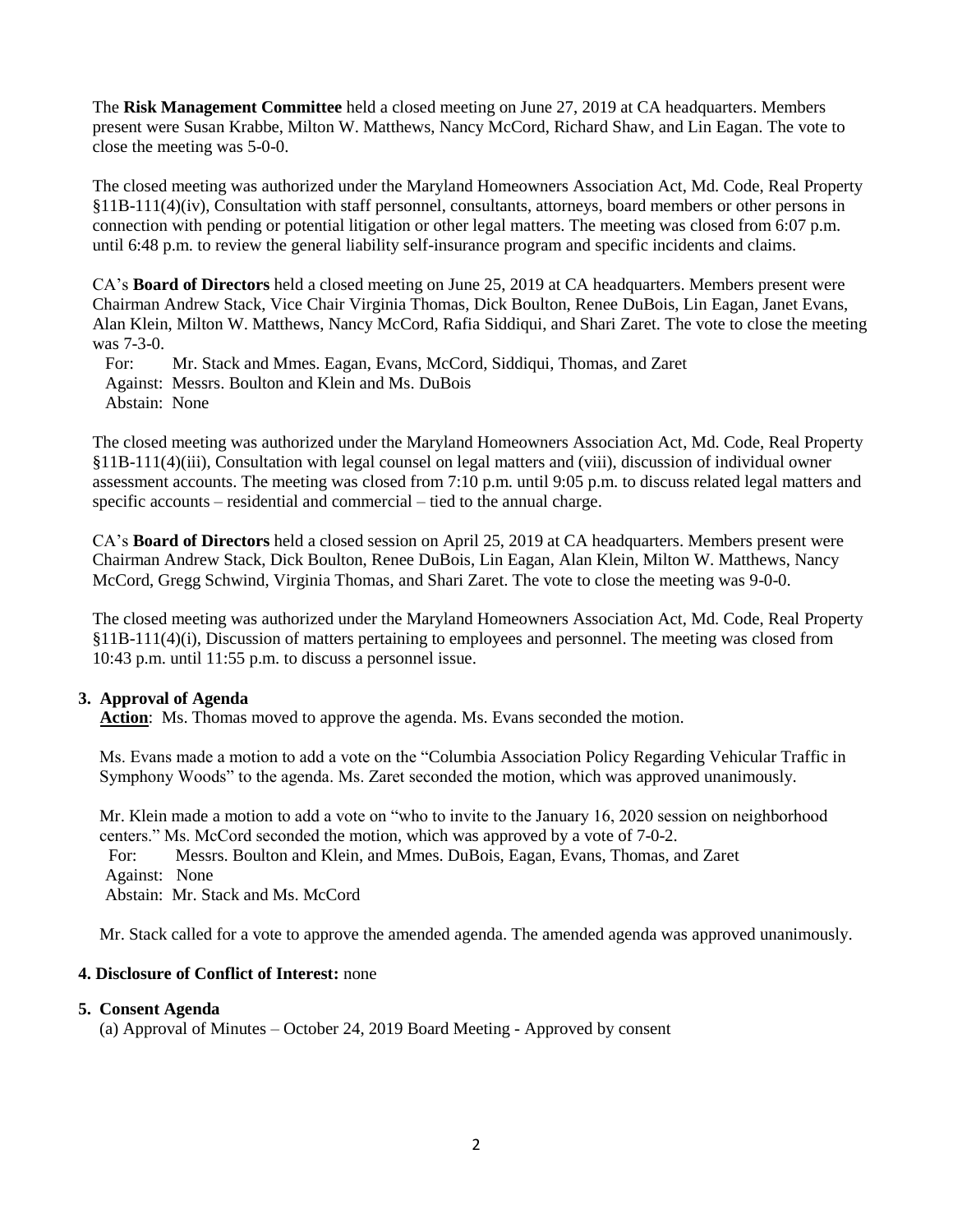## **6. Board Votes**

1. Reallocation of Funds for the Chrysalis Pathway

CA staff requested approval to repurpose funds originally granted for design of a pathway from Little Patuxent Parkway to the Chrysalis in Symphony Woods. It was noted there was a minor change in the alignment of the pathway to alleviate some issues with drainage and to reduce the number of trees needing to be cut to construct the pathway. The change was not substantial enough to revise the original design and Board members were offered two opportunities to walk the proposed new alignment. **Action**: Mr. Boulton moved to reallocate remaining funds for pathway design and engineering services to pathway construction-related activities. Ms. McCord seconded the motion, which passed by a vote of 8-1-0. For: Messrs. Boulton and Stack, and Mmes. DuBois, Eagan, Evans, McCord, Thomas, and Zaret Against: Mr. Klein Abstain: None

2. Revised Columbia Association Policy regarding Vehicular Traffic in Symphony Woods **Action**: Ms. McCord moved that CA's Board of Directors adopt the revised Policy regarding Vehicular Traffic in Symphony Woods. Mr. Boulton seconded the motion, which was approved unanimously.

**Action**: Ms. Evans made a motion that CA's Policy regarding Vehicular Traffic in Symphony Woods be provided to the Howard County Department of Planning and Zoning. Mr. Klein seconded the motion, which was approved unanimously.

3. Invitees to the January 16, 2020 Open Session on Neighborhood Centers **Action**: Ms.Thomas moved that members of the village boards of directors and the village managers be invited to the January 16, 2020 open session on neighborhood centers. Ms. Zaret seconded the motion.

The Board suggested having groups of village invitees and CA Board members at tables, and that a recorder for the table be designated. The session will be open to the public. A survey to garner public opinion will be available in advance of the meeting. CA Board members were asked to take this information back to their villages.

Mr. Stack called for a vote on the motion. The motion passed by a vote of 6-2-1. For: Messrs. Boulton and Stack, and Mmes. Eagan, McCord, Thomas, and Zaret Against: Mr. Klein and Ms. DuBois Abstain: Ms. Evans

### **7. Chairman's Remarks**

Mr. Stack referred to his written report, and also thanked CA staff members for their work and participation in the Veterans' Day Parade and Ceremony on November 10.

### **8. Reports/Presentations**

(a) Report from the CA Representatives to the Inner Arbor Trust Board of Directors Ms. Eagan provided a report in writing.

### **9. Tracking Forms**

- (a) Board Requests No comments were received.
- (b) Resident Requests No comments were received.

### **10. Possible New Topics**

None were suggested.

**11. Talking Points** – Ms. Loughran recited the talking points.